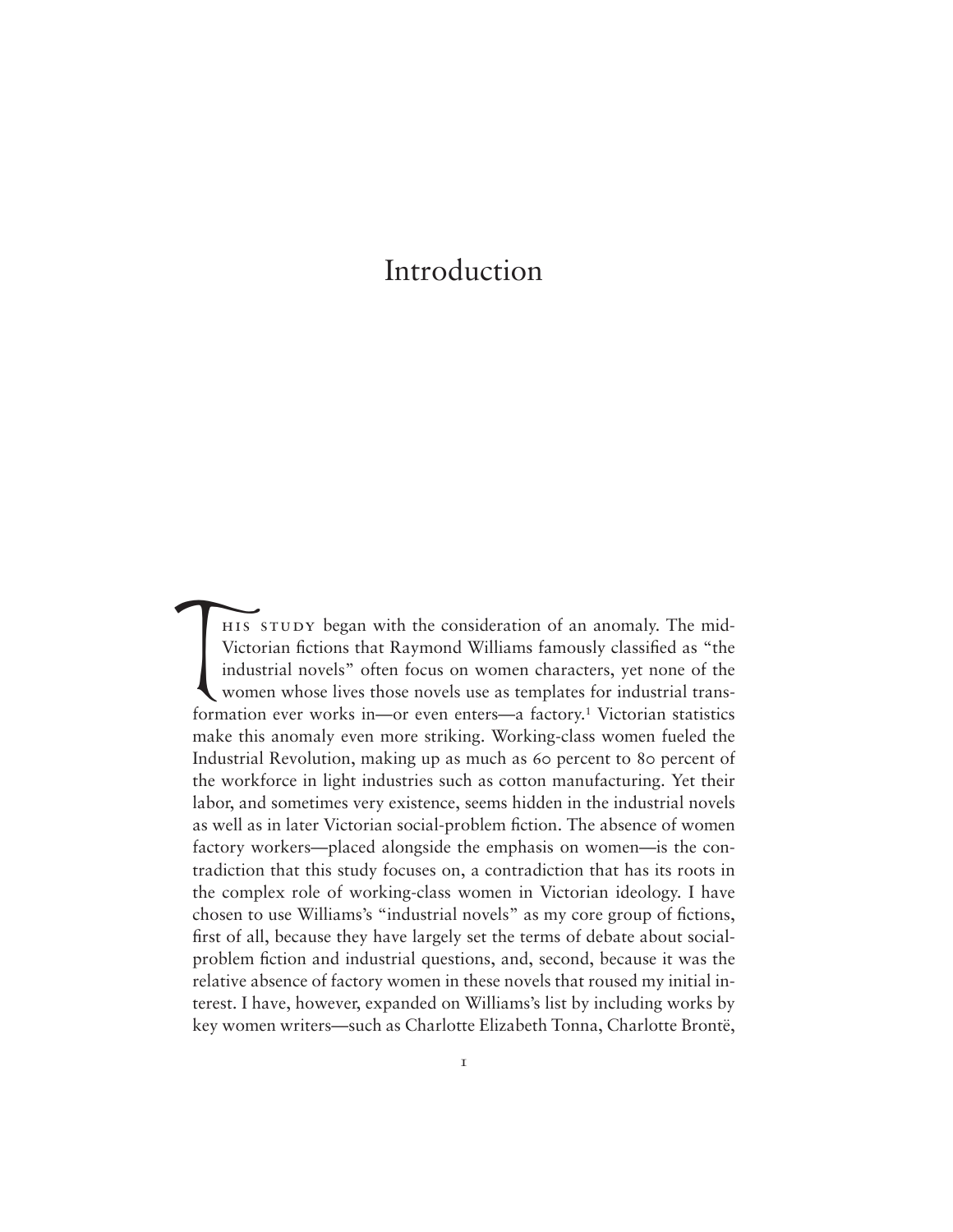#### 2 INTRODUCTION

and Frances Hodgson Burnett—who address the issue of working women, as well as some examples of the treatment of working-class women in latenineteenth-century social-problem fiction.

Women's industrial labor was an explosive issue in the 1840s, and yet, despite that fact, female factory labor goes almost unmentioned in "the industrial novels." In earlier Victorian novels about industrialism, such as Frances Trollope's *Michael Armstrong, the Factory Boy* (1839) and Elizabeth Stone's *William Langshawe, the Cotton Lord* (1842), factory girls play significant supporting roles. Charlotte Elizabeth Tonna's *Helen Fleetwood* (1839–41) even centers on the experiences of female factory workers. By 1845, however, when "the industrial novel" proper appears, the female factory worker is relegated to the margins.2 Factory girls are minor characters in Benjamin Disraeli's *Sybil, or The Two Nations* (1845), but the title character, whose father is a factory overseer and Chartist leader and who refers to herself as "a daughter of the people," turns out to be a dispossessed aristocrat. Mill girls appear on the streets in Elizabeth Gaskell's *Mary Barton* (1848), but the heroine is apprenticed to a milliner, because her factory-worker father disapproves of mill work for women. In Charlotte Brontë's *Shirley* (1849), the girls who make up most of the workforce in Robert Moore's mill are never directly represented and are mentioned only twice in passing. Charles Kingsley's *Alton Locke, Tailor and Poet: An Autobiography* (1850) separates himself from his workingclass mother and sister and is attracted only to upper-class women. In *Hard Times* (1854), Charles Dickens deleted the story of a factory girl who dies after being injured by a machine before he published the novel, and Elizabeth Gaskell's *North and South* (1854–55) presents Bessy Higgins, a former factory girl who is dying of lung disease. By the time of George Eliot's *Felix Holt, the Radical* (1866), not only has the female factory worker disappeared but working-class women themselves are rendered nearly invisible. The trajectory of these representations suggests a crisis in the early 1840s which made women's industrial labor at once a hot topic and yet almost impossible to address directly. The ambivalence about working-class women in these novels also lays the groundwork for their representation in later Victorian social-problem fiction with its continuing pattern of repression of and return to working-class women and their labor.

Critics, also, have been relatively silent about the ways in which female factory workers are represented in these novels. I argue that, because Victorian social-problem fiction has been read in relation to, on the one hand, a working-class history traditionally defined by male-dominated strikes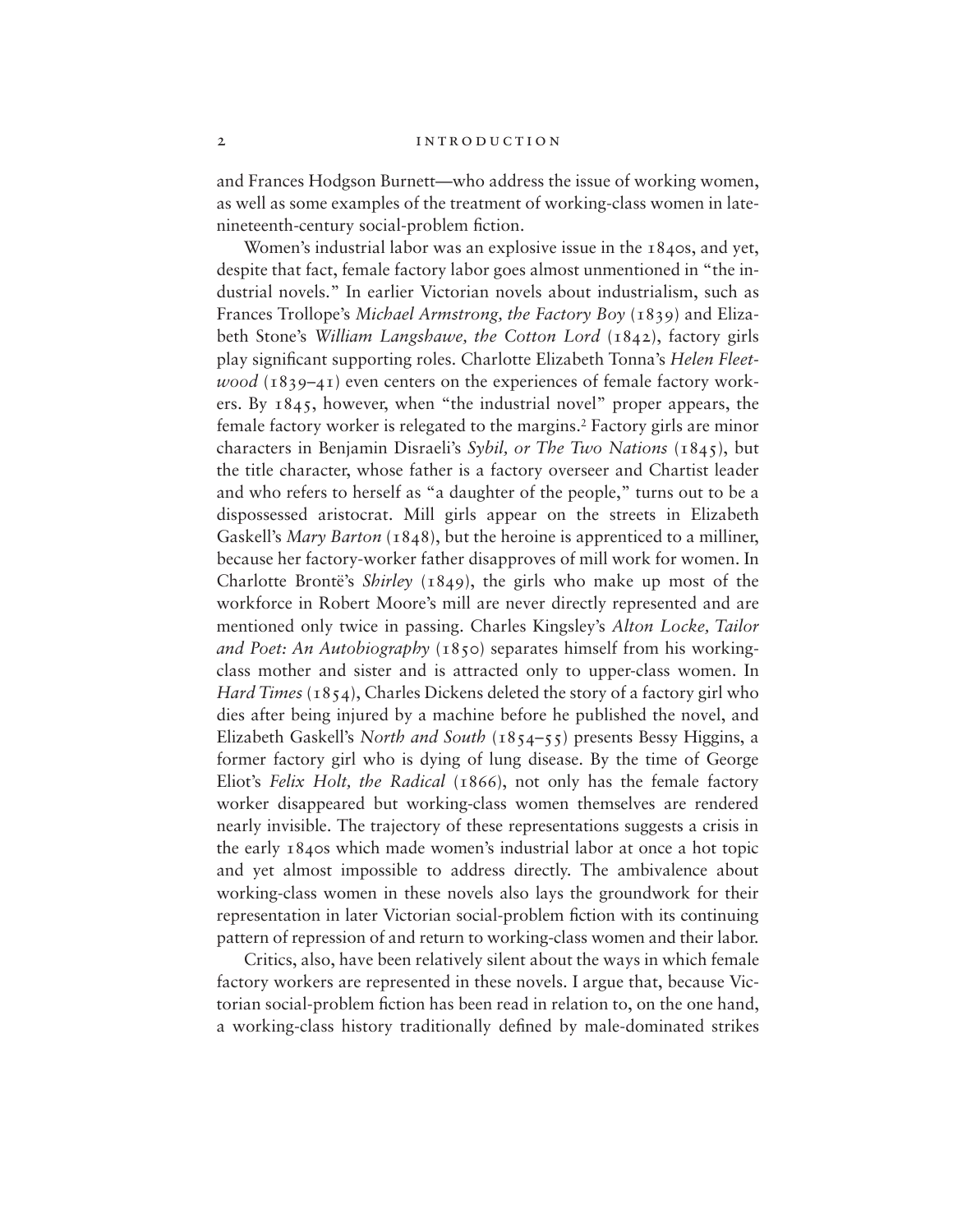and the movement for universal male suffrage, or, on the other hand, to a women's movement conceived primarily in middle-class terms, the crucial role of working-class women has remained obscure. Drawing on the recent work of feminist historians, as well as original historical research, I reframe the novels by describing the complex role of working-class women—as workers, political activists, and symbols—in factory reform legislation and working-class and feminist political movements. This new context provides the groundwork for a reinterpretation of social-problem fiction that examines its treatment of the issues that particularly affected working-class women. For what is remarkable in Victorian literature is not just the repression of working-class women and the labor they perform but also their return. Although the processes by which these women are marginalized or erased are important, equally revealing are the traces that they leave behind them and the corresponding displacement of the issues that affect them on to other, more manageable female characters. The novels do foreground women, often working-class women, and through them they indirectly struggle with the troubling issues that the female laborer raises. Therefore, it is not just the avoidance of working-class women that this study examines but also social-problem fiction's continual drive to come to grips with the forces that made them so dangerous. This leads them, although by a circuitous path, to take on a variety of charged issues—ranging from sexual harassment in the workplace and on public streets; to women's inevitable involvement in the politics of such movements as Luddism, Chartism, and unionism; and from a religious millenarian rhetoric that expressed desires for sexual—as well as class equality; to the violence that shadowed the attempts to enforce workingclass women's domesticity.

My starting point for understanding the contradictions at the base of representations of working-class women is the figure of the factory girl. Critics have often dismissed or overlooked this figure's importance. On the one hand, she is seen as merely sentimental, a pathetic victim, who becomes politically significant only if she inspires male action.3 On the other hand, images of degraded factory women are part of a larger pattern that uses monstrous, sexualized working-class women as emblems of ultimate social chaos.<sup>4</sup> But, as Cora Kaplan points out, representations of workingclass women are far from univocal; in fact, they are "peculiarly incoherent and contradictory."5 It is that incoherence and the contradictions it exposes that this study aims to elucidate. The economic and sexual independence of the factory women made them doubly threatening. Politically,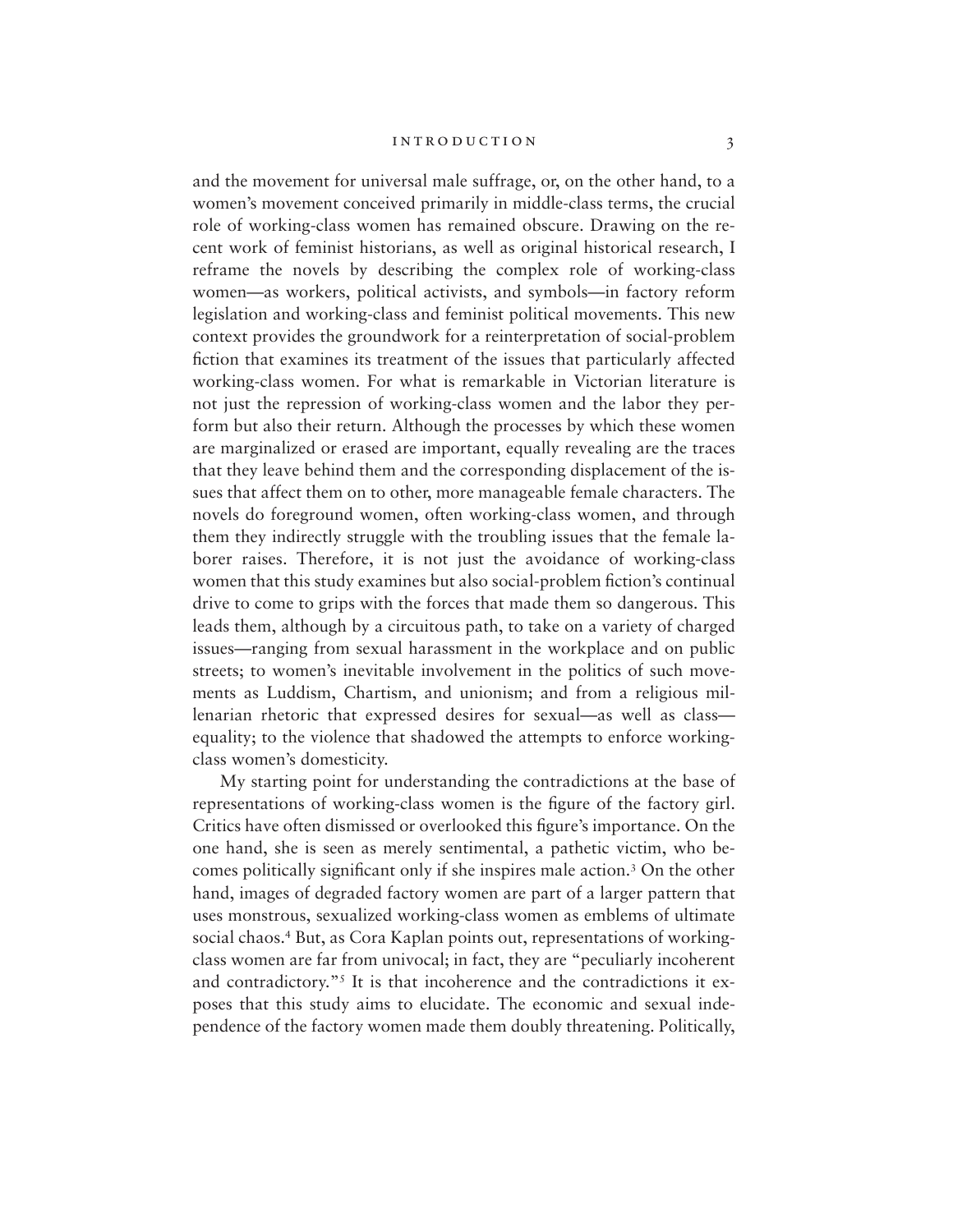too, the image of working women was disruptive. As historian Sonya O. Rose argues, "Public oratory which made men central and women peripheral to the workplace portrayed working women as on the sidelines of working-class politics. But, ironically, the marginalization of women and its consequences were at the very heart of those politics."6 In the 1840s, Tory paternalists, middle-class moralists, and working-class Chartists joined ranks in arguing that working-class women should be returned to the home. This return was imagined as a panacea for a variety of problems ranging from working-class gender conflict to economic hardship, which middle-class moralists claimed could be resolved by the working-class woman's skillful management of household resources. The middle class also envisioned a domesticated working-class woman as a way of pacifying working-class men, keeping them at home and away from drink and politics. The triumph of domestic ideology and the repression of workingclass women's public roles in the 1850s are reflected in *Hard Times* which has chapter titles such as "Masters and Men" to describe the relations between mill owners and workers and "Men and Brothers" to describe the union movement. Similarly, Gaskell's *North and South* repeatedly uses the phrase "masters and men" to describe industrial class relations. How long this erasure of working-class women lasted is indicated by a 1981 historical study of the Preston Strike of  $1853-54$ —a strike which influenced both Dickens and Gaskell. The study describes the all-male strike leadership in detail and frequently employs the phrase "masters and men" to describe class relations. Yet tucked into the study is this revealing statistic: of the 18,000 workers who struck in Preston, 11,800 were women and girls.7

My title—*Hidden Hands—*underlines the ways in which class and gender have combined to obscure the role of working-class women in the transformative processes that have produced the modern industrial state. The tendency of Victorian factory owners to refer to their workers as "hands" was often criticized by writers such as Dickens and Gaskell as dehumanizing. In the 1840s and 1850s, working-class men transformed themselves from disembodied hands into political and economic actors. But the designation "working men," of course, also repressed the actual gendered makeup of the factory workforce. Thus, women remained invisible and disembodied sources of cheap labor. Classic *laissez faire* economic theorists from Adam Smith onward have posited an "invisible hand," a godlike, abstract force that regulates markets and orders the distribution of wealth for the general good. My study focuses on the ignored underside of this image: the hidden hands of thousands of working-class women,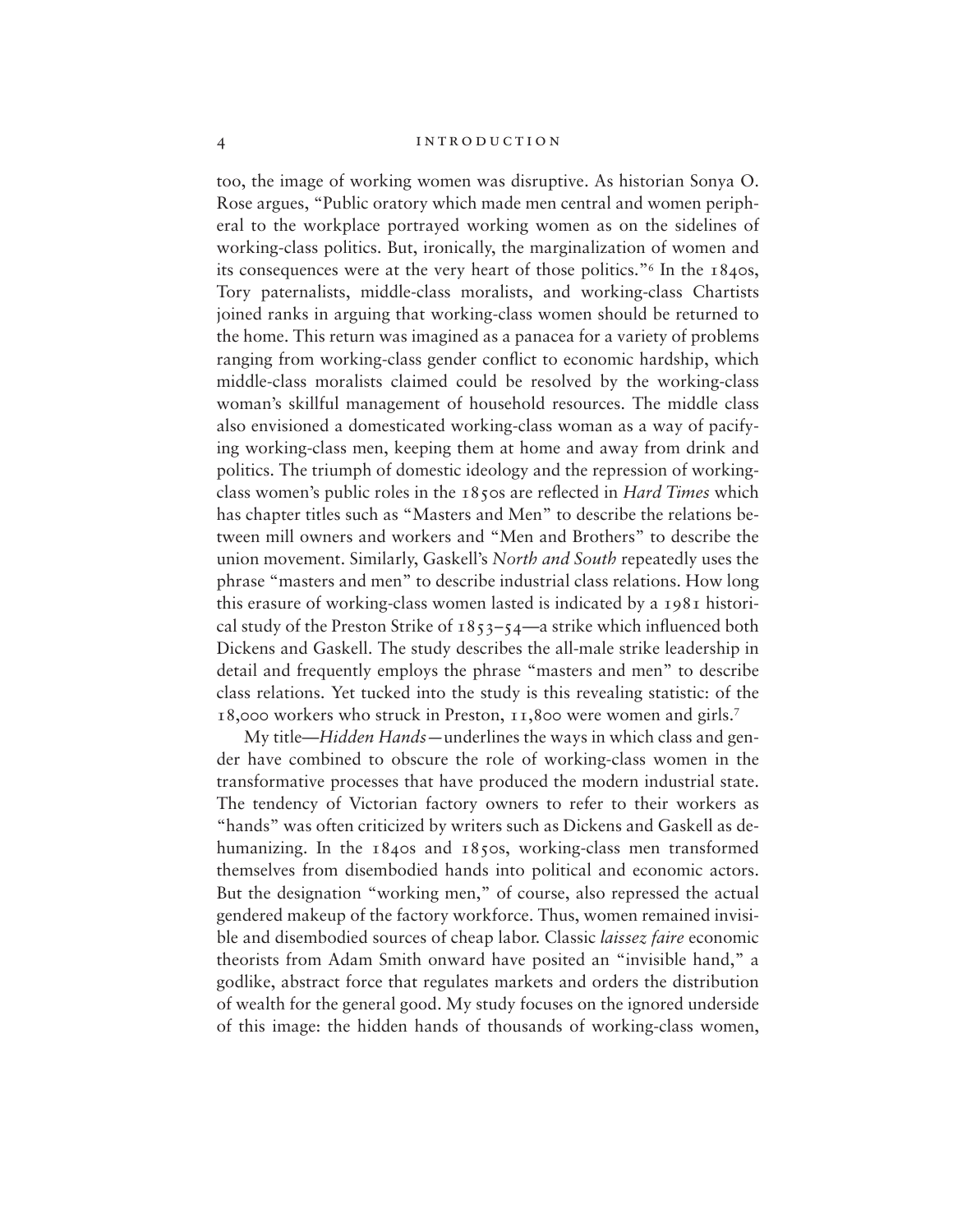whose forgotten, poorly paid labor created some of the surplus wealth which made the achievements of the Industrial Revolution possible.

# Dangerous Figures

Although female factory workers are marginalized in Victorian novels, other figures associated with social disruption, notably prostitutes and male radicals, abound. There is often a blurring of the lines between prostitutes and working-class women involved in nondomestic kinds of labor. Any woman working outside the home, especially in a mixed-sex workplace, was in danger of being classified as a prostitute. Such studies as James Kay Shuttleworth's *The Moral and Physical Condition of the Working Class Employed in the Cotton Manufacture in Manchester* (1832) and Peter Gaskell's *The Manufacturing Population of England: Its Moral, Social, and Physical Conditions, and the Changes Which Have Arisen from the Use of Steam Machinery* (1833) are typical in their obsession with working-class women's sexual morality and in their claims that factory girls were sexually precocious and the factories hotbeds of promiscuity.8 Prostitution is the famous "social evil" of the Victorian period; and, therefore, it is particularly striking that it becomes more acceptable for Victorian literature to present the working-class woman as a prostitute, as in the case of Esther Barton, than it is to represent a woman actively engaged in factory work. The reasons behind this substitution are manifold. The prostitute both stands in for the factory worker and avoids the contradictions that she makes so apparent. Although the figure of the prostitute can be used to represent the threats of social chaos and class conflict, it can also be managed through eroticization and sentimentalization.<sup>9</sup> In addition, the prostitute is symbolically cordoned off from other women, and she does not threaten male dominance. Female factory workers, by contrast, draw the reader's attention to the very problems that the prostitute obscures: class and gender conflict, systemic economic exploitation, and the irresolvable contradictions at the base of domestic ideology. And, to make her even more frightening, the factory worker still contains the threat of working-class female sexuality, made even more dangerous because it is associated with an unfeminine economic independence.

Similarly, although critics, following Raymond Williams, quite rightly stress that the industrial novels are fueled by a fear of revolution,<sup>10</sup> the novels can still represent and even sympathize with such working-class radicals as Walter Gerard, John Barton, Alton Locke, and Felix Holt. This,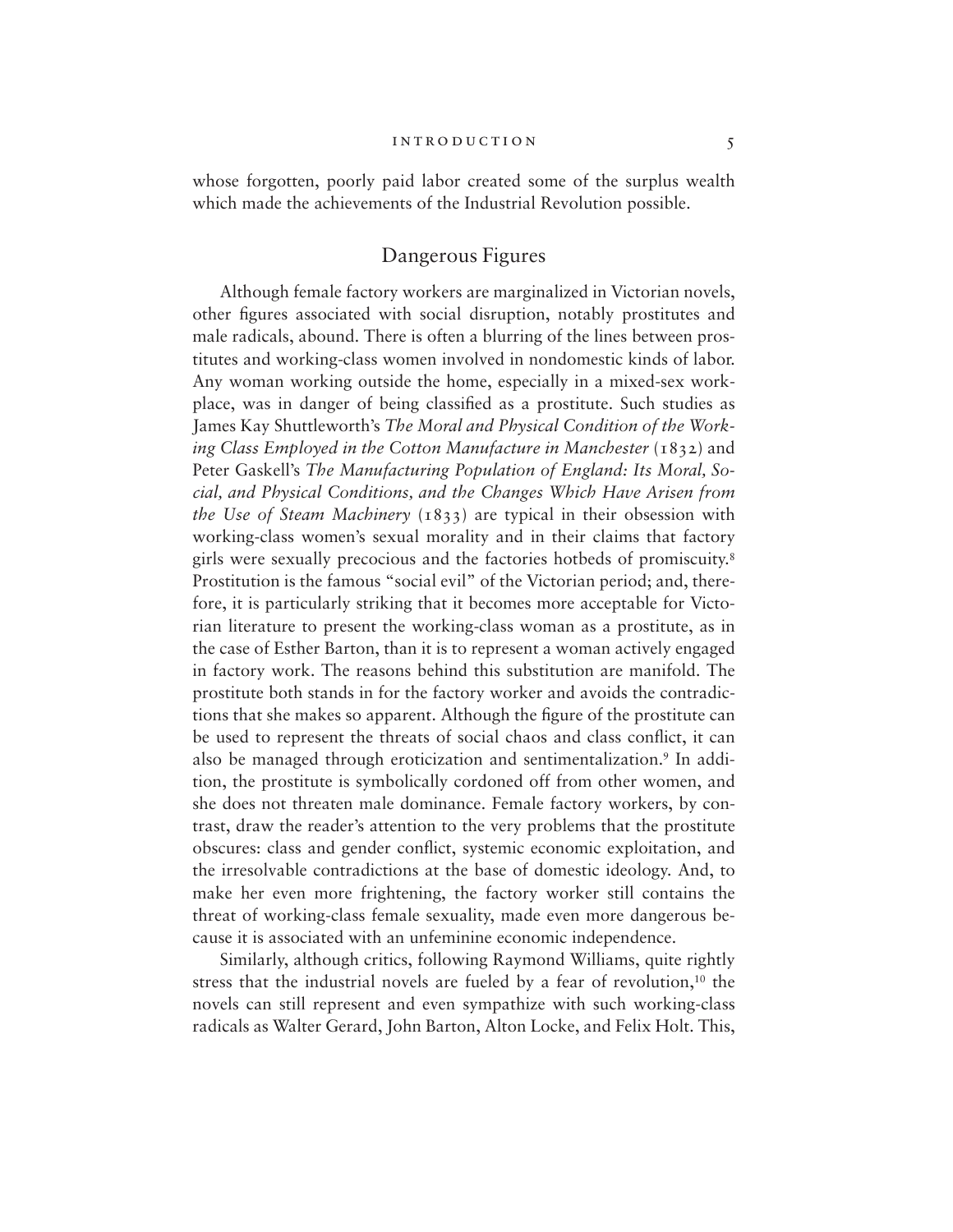despite the fact that all these men not only engage in working-class politics but also in violence of some kind: each of them participates in a riot and/or actually kills someone as a result of his political beliefs. Their acts of violence are condemned or punished in some way, but these characters' concerns about their class are treated with respect. As men, they assert a right to political action, which the novels recognize as basic to masculinity, even if their actions are represented as misguided. Not incidentally, each of these radicals espouses conservative sexual politics. Walter Gerard is typical, opining that the most damaging aspect of industrialization is that "[t]he domestic principle waxes weaker and weaker every year in England" and, as a result, the working class live like animals.<sup>11</sup> Such statements suggest that the right of working-class men to be politically active is intertwined with their ability to domesticate their women.

Thus, the representation of working-class women engaged in factory labor becomes more subversive of mid-Victorian values and more dangerous to class and gender ideologies than either the representation of prostitution or working-class male radicalism. In *Nobody's Angels: Middle-Class Women and Domestic Ideology in Victorian Culture,* Elizabeth Langland points out that, during this same time period, the plot of the working-class heroine who marries her master also disappears from the novel, a disappearance that I see as directly related to the larger problems of representing working-class women that I am discussing. Langland postulates that certain plots become "non-narratable" at particular historical moments because plots are always "informed by a culture's ideologies, its assessment of value and meaning and possibility."12 In the working-class woman the categories of gender and class, always in contention in Victorian England, take on a particularly charged relationship because she underscores the contradictions at the base of their formation. During the first half of the nineteenth century, the increasing dominance of men in working-class movements and the construction of the ideal of "the male breadwinner" meant that to be fully working class was to be male. At the same time, the rise of domestic ideology meant that a true woman adhered to a middle-class standard that was impossible for the working class to achieve. In a sense, the very concept of "the working-class woman" became an oxymoron, a contradiction in terms. What made the representation of working-class women so difficult was the ideological burden they came to bear. By the mid-1840s, the Tory reformer Lord Ashley, upperand middle-class women, working-class men, and even many middle-class factory owners had come to agree that working-class women must be re-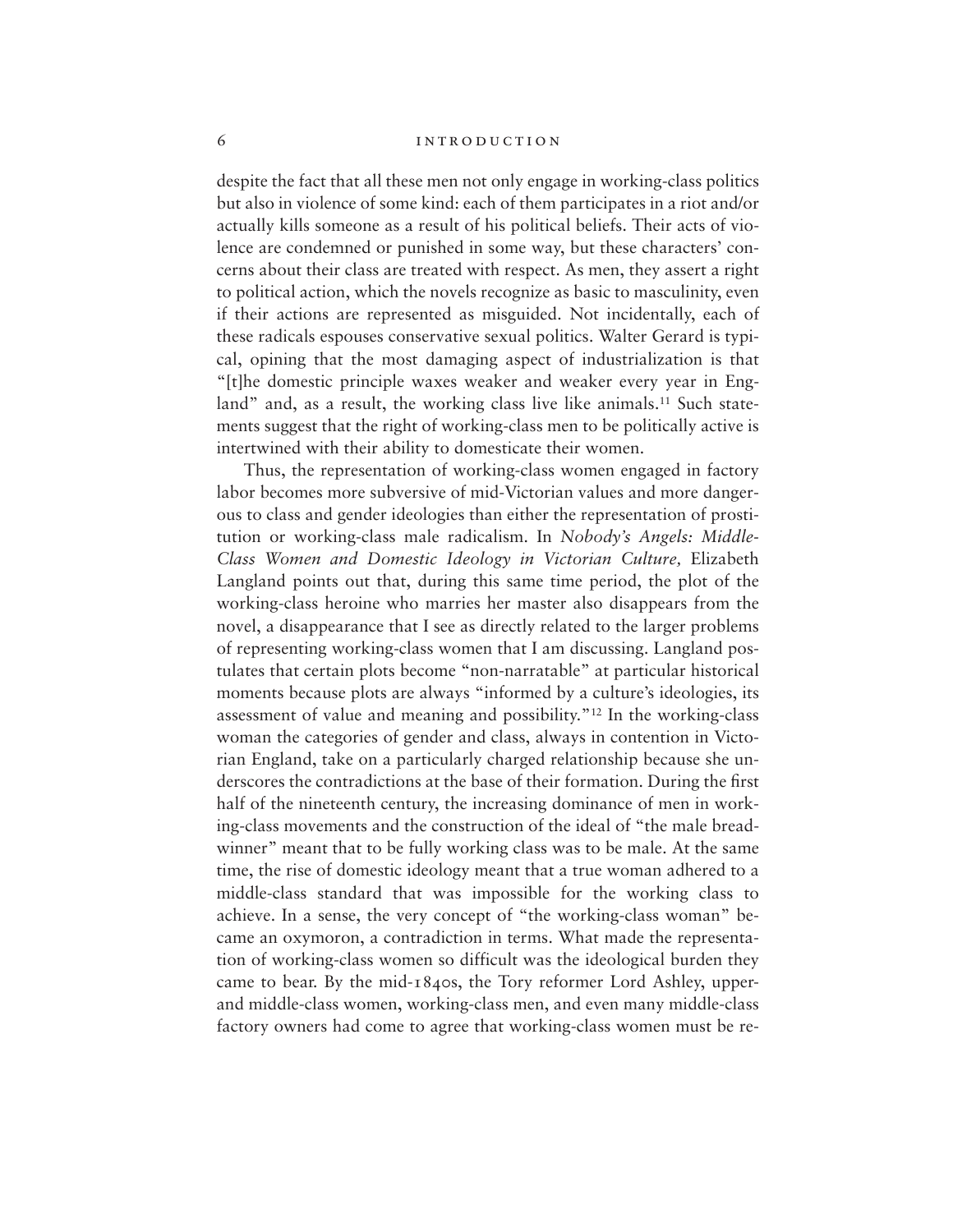turned to the domestic sphere. This consensus was unusually powerful because it represented the common ground for so many important constituencies. On the other hand, it was also extremely fragile and rife with contradictions. To narrate the life of a working-class woman was to come dangerously close to destroying that consensus and exposing the contradictions that it hid. In fact, domestic ideology rested on the exploitation of the working-class woman, both working double shifts in working-class homes and working for low pay as domestic servants in middle- and upper-class homes. To represent her life was to confront the cost of enforced domesticity as well as the many exceptions to the ideal of the working-class male breadwinner who could support a separate sphere for his women: the men who did not make enough money or were seasonably employed or unemployed, the men who were sick or alcoholic or who deserted their families, the unmarried women, and the widows. Such "exceptions" were the rule, pointing out that the male breadwinner remained a fiction for most of the working class. To narrate the life of a workingclass woman meant describing the hard labor she was made to perform, the money she earned in full-time or part-time labor, and the strength and independence that these tasks demanded, all elements which conflicted with the Victorian view of "the feminine."

# Theorizing Gender and Class

On the surface, it would seem that, even if novelists wished to emphasize the importance of keeping working-class women confined to the domestic sphere, novels could still represent a girl or woman who worked in the factory to the detriment of herself and her family and then saw the error of her ways. What are readers to make of the disparity between a Victorian factory workforce that was heavily female and a Victorian industrial novel that cannot represent a female factory worker? What does it mean that such a story becomes non-narratable while women factory workers, if they appear at all, appear only in the margins? In *A Theory of Literary Production,* Pierre Macherey argues for the significance of what is not said and of what is placed in the margins, noting that "what begs to be explained in the work is not that false simplicity which derives from the apparent unity of its meaning, but the presence of a relation, or an opposition, between elements of the exposition or levels of the composition, those disparities which point to a conflict of meaning. This conflict is not the sign of an imperfection; it reveals the inscription of an *otherness* in the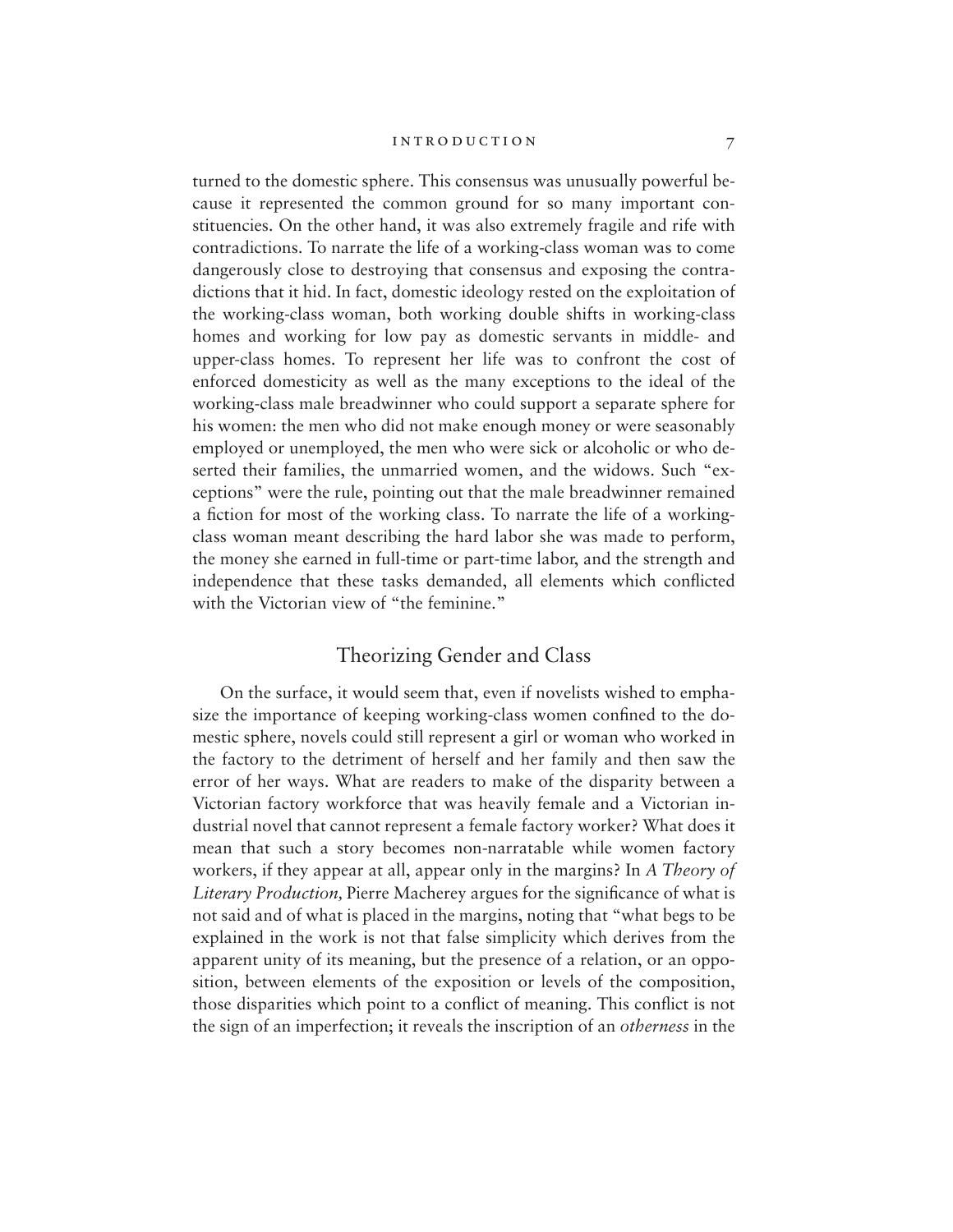work, through which it maintains a relationship with that which it is not, that which happens at its margins." It is in a novel's margins that we read both the unconscious of the work and its relation to history: "Thus, it is not a question of introducing a historical explanation which is stuck on to the work from the outside. On the contrary, we must show a sort of splitting within the work: this division is *its* unconscious, in so far as it possesses one—the unconscious which is history, the play of history beyond its edges, encroaching on those edges: this is why it is possible to trace the path which leads from the haunted work to that which haunts it."13 Applying Macherey's concepts to this literature, it becomes clear that the figure of the female factory worker haunts the industrial novels, just as the specter of her descendants troubles later Victorian social-problem fiction. Her constant repression and return are crucial to an understanding of their focus on women and their fascination with the interrelationships between gender and class.

Class relations and gender relations are each, in themselves, complex fields of study. When we try to understand them in relation to one another, the complications are more than doubled. Yet this is one place where representations of working-class women can be particularly revealing, because they make manifest the contradictions in and between class and gender ideologies. That is, they both demonstrate the masculine bias in the construct of the Victorian working class and the middle-class bias in its construct of femininity. Further, it is important to remember that class and gender positions are neither static nor isolated. Class and gender are composed dynamically and dialogically; they can only be understood in relation to one another: middle class is constructed in relation to working class, masculine in relation to feminine. In order to visualize such complex relationships, it might help to map them on to A. J. Greimas's semiotic rectangle:14

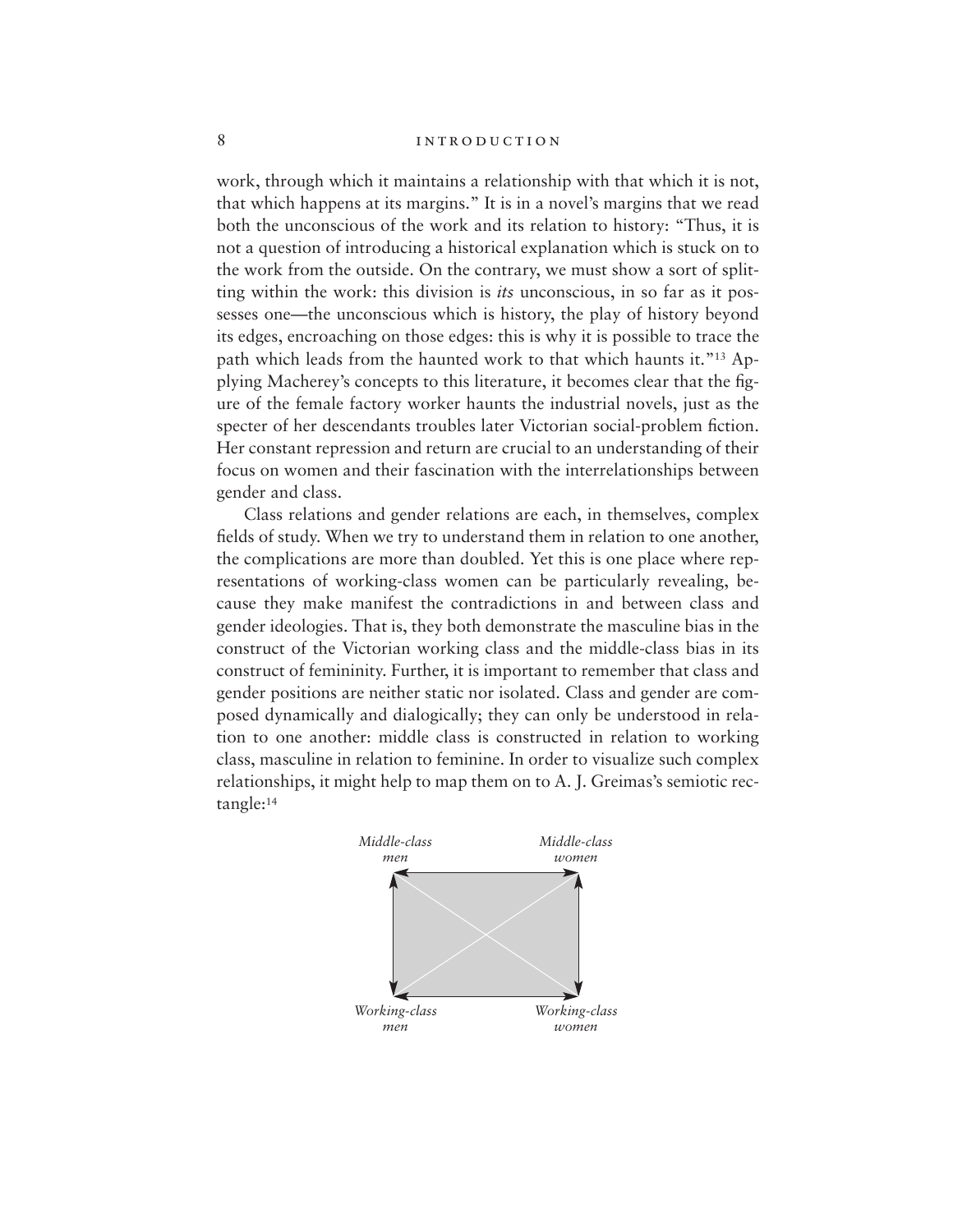Here the rectangle represents the nodal points implicit in the Victorian ideological system of gender and class relations. The texts I will be examining play out every variation and combination of these positions. As Fredric Jameson argues in *The Political Unconscious: Narrative as a Socially Symbolic Act,* they seek "desperately to transcend" the inherent contradictions of the system, generating more contradictions of their own in the process of moving through "all the syntheses logically available," as well as repressions, sublimations, and displacements.<sup>15</sup> So, as we shall see, Victorian social-problem fiction works through a series of configurations —middle-class, working-class, men, women—playing with every possible combination of these terms in its attempt to come to terms with the dynamics of class and gender relations.

# Working-Class Women and History

My readings of these literary representations would not be possible without the work of feminist historians. Their research not only describes the conditions of working-class women's lives but also argues for their importance even to issues that have traditionally seemed to exclude them, such as politics and economics. As Joan Wallach Scott claims, "The realization of the radical potential of women's history comes in the writing of histories that focus on women's experiences *and* analyze the ways in which politics construct gender and gender constructs politics. Feminist history then becomes not the recounting of great deeds performed by women but the exposure of the often silent and hidden operations of gender that are nonetheless present and defining forces in the organization of most societies."16 The history of industrialization and of working-class politics alters significantly when viewed through a feminist lens. Sonya Rose comments, "Gender . . . was implicit in working men's struggles even when women were not directly involved."17 Yet male dominance was not a foregone conclusion. Barbara Taylor's *Eve and the New Jerusalem: Socialism and Feminism in the Nineteenth Century,* which provides the foundation for my argument that religious rhetoric is particularly significant for working-class women, demonstrates that early-nineteenth-century movements such as Owenism were receptive to a radical rethinking of gender roles, while millenarian religious sects, such as Southcottianism, both featured women in prominent leadership roles and employed a language of aspiration that reflected hopes for gender equality. By the 1830s, however, the suffrage and union movements were becoming more and more male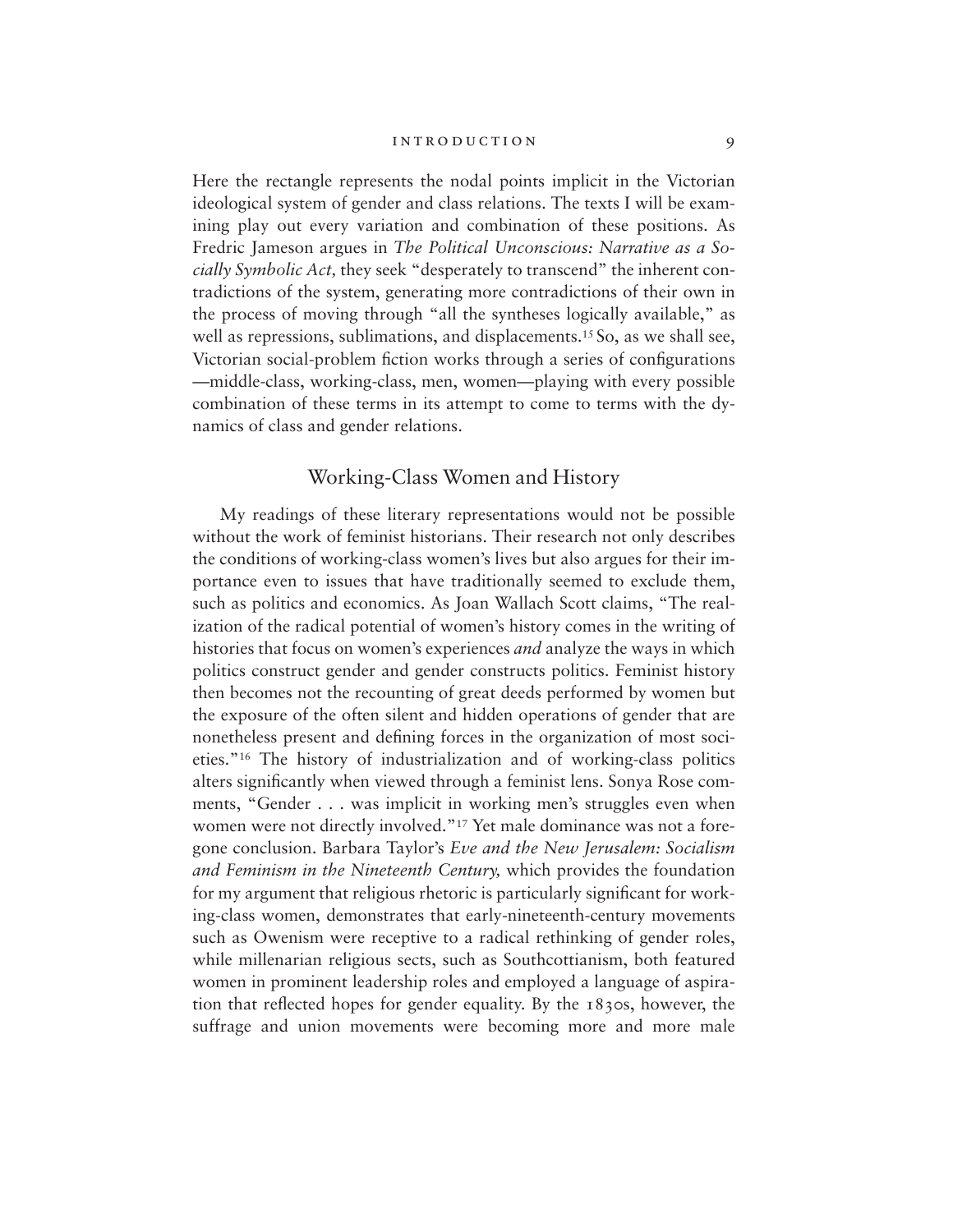dominated. While in the 1830s Chartism debated the idea of "universal suffrage" and political equality for men and women, in 1842 the Chartists decided to exclude women and call for "universal manhood suffrage." As Scott argues, after "a moment of flux and experimentation," "[t]he version of class that Chartists espoused affirmed a working-class family structure resembling middle-class ideals and susceptible to middle-class pressures: a family organization that no later radical theories of economics managed entirely to displace."18 Similarly, as its title suggests, Anna Clark's *The Struggle for the Breeches: Gender and the Making of the British Working Class* describes the struggles over the definitions of masculinity and femininity that were central to the political formation of the nineteenth-century working class. She demonstrates that working-class political and union movements made a series of choices to abandon gender equality for male dominance, and she uncovers evidence of ongoing gender conflict, as well as a significant strain of misogyny, in popular plebian culture.

In the 1830s and 1840s, the woman worker was also at the center of parliamentary debate. In 1842 the publication of a blue book by the Children's Employment Commission on Mines caused an uproar due to its revelations about the conditions of women's work. Following a debate that one minister remembered as the most emotional that had ever taken place in the House of Commons, Parliament voted to exclude women from underground work in the mines and to classify women with children as a protected group.19 In 1847 Parliament passed further protective legislation, voting to limit the daily hours of factory work for women and children. These votes are significant in contradictory ways. On the one hand, they represent a crucial break with *laissez faire* economic doctrine, preparing the way for legislation that would address the working conditions of men as well as women. Such unlikely allies as Lord Ashley and the unions fanned the flames of gender anxiety and forced Parliament to pass legislation for working-class women that would, then, benefit working-class men, either because it eliminated women's competition for jobs or because such reforms as shortened work hours would automatically be extended to them.20 On the other hand, by classifying women with children, Parliament and the unions effectively silenced working-class women, indicating that women were to be represented by men and "protected" as they saw fit, rather than allowed a political voice of their own.21

Dorothy Thompson states, "Working-class women seem to have re-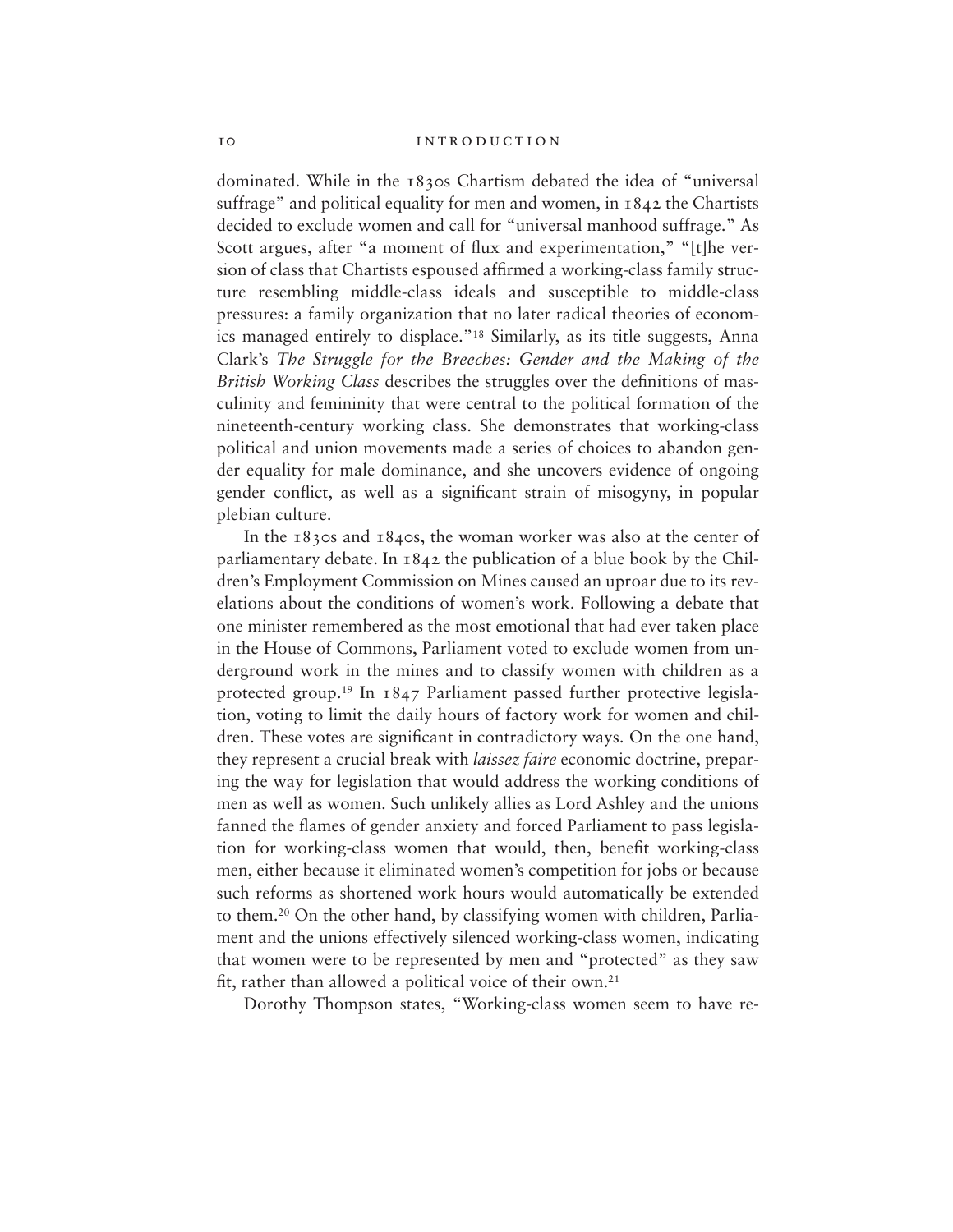## INTRODUCTION II

treated into the home at some time around, or a little before, the middle of the century."22 This symbolic truth, however, is contradicted by statistics that demonstrate that women constituted a growing percentage of the factory workforce.23 But, because of the triumph of domestic ideology, by the 1850s working-class women largely disappear as topics of political discourse, and there is a corresponding repression of their ongoing dominance in the factory workforce. Although one might see this silence as strictly a Victorian problem, it has had continuing effects. Until recently, historians erased women's contribution to industrialization, and workingclass and socialist movements excluded women's issues from serious consideration. Barbara Taylor describes the resultant fracturing of radical politics:

As the utopian imagination [of early working-class movements] faded, so also did the commitment to a new sexual order. As the older schemes for emancipating "all humanity at once" were displaced by the economic struggles of a single class, so issues central to that earlier dream—marriage, reproduction, family life—were transformed from political questions into "merely private" ones, while women who persisted in pressing such issues were frequently condemned as bourgeois "women's rightsers." Organized feminism was increasingly viewed not as an essential component of the socialist struggle, but as a disunifying, diversionary force, with no inherent connection to the socialist tradition. And thus the present disowns the past, severing connections and suppressing ambitions once so vital to those who forged them.24

This divorce of class and gender issues will affect working-class and women's movements not only in the nineteenth but also in the twentieth century. This study positions itself as part of a larger effort by literary scholars and historians to recover these obscured stories and interpret the ways in which gender and class relate to one another.

# Uncovering Hidden Hands

I begin in Part One, "Industrial Fictions," with the social and literary ramifications of early Victorian debates over women's industrial work. Chapter 1, "The Death of the Factory Girl," traces this figure's troubled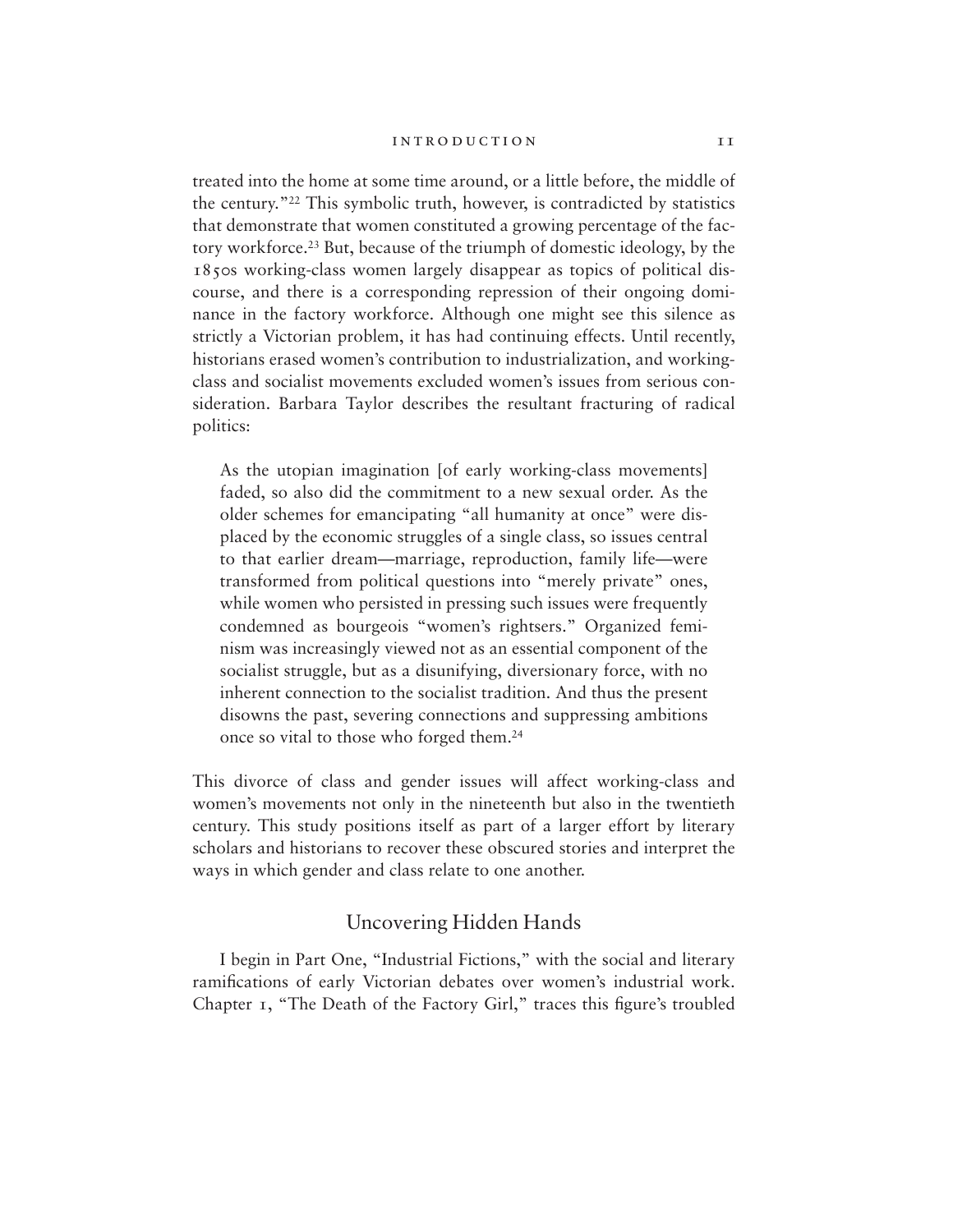history. Before the mid-1840s, novels—most revealingly, Tonna's *Helen Fleetwood*—provided detailed descriptions of the lives of factory girls. After the early 1840s, however, factory girls almost disappear from "the industrial novels." I argue that the public uproar over the 1842 parliamentary blue book on the mines, which included woodprint illustrations of women at work, was the turning point in this development because it revealed the woman worker's threat to Victorian ideologies of gender and class and resulted in her repression: in response to the report, Parliament voted to forbid women's work in mines and, for the first time, to classify women with children as a protected group, incapable of self-determination. The impact of this political event is seen in Disraeli's *Sybil* and Gaskell's *Mary Barton* where the working-class heroine is recast as a nonworker or in a more feminine occupation such as millinery. Charles Kingsley's *Alton Locke* demonstrates the connection between the erasure of working-class women and the confirmation of working-class men as political subjects, the spokesmen for their class. In the 1850s and 1860s, Gaskell's *North and South,* Dickens's *Hard Times,* and Eliot's *Felix Holt* both resurrect factory girls and working women and kill them off or mutilate them, revealing the power of domestic ideology and the ways in which workingclass women continue to disrupt its compromises.

Chapter 2, "Naming the Unnameable: Sexual Harassment and Working-Class Women in Novels of Industry," examines some key responses to the sexualized images of working women that emerged from parliamentary blue books and relates them to the issue of sexual harassment. Contradictory ideologies of class and gender made it particularly difficult for workingclass women to articulate their experiences of sexual harassment. They were caught in a vise between a middle-class view of working-class women, especially those employed in certain kinds of work, as *de facto* prostitutes and the harassment of working-class men who sought to keep women in occupationally segregated jobs, if not eliminate them from the workplace altogether. Nevertheless, this chapter argues that sexual harassment and its relationship to the working-class heroine's right to self-determination become central features in three novels of the 1840s. It is most remarkable in *Helen Fleetwood* whose title character works in a factory where sexual harassment is a condition of employment, and Helen's articulated resistance to harassment exposes Victorian society's hypocritical attitudes toward working-class women. Later novels present images of harassment which are more occluded by class and gender ideologies. This is particularly true of Disraeli's *Sybil* which portrays harassment as widespread but resolves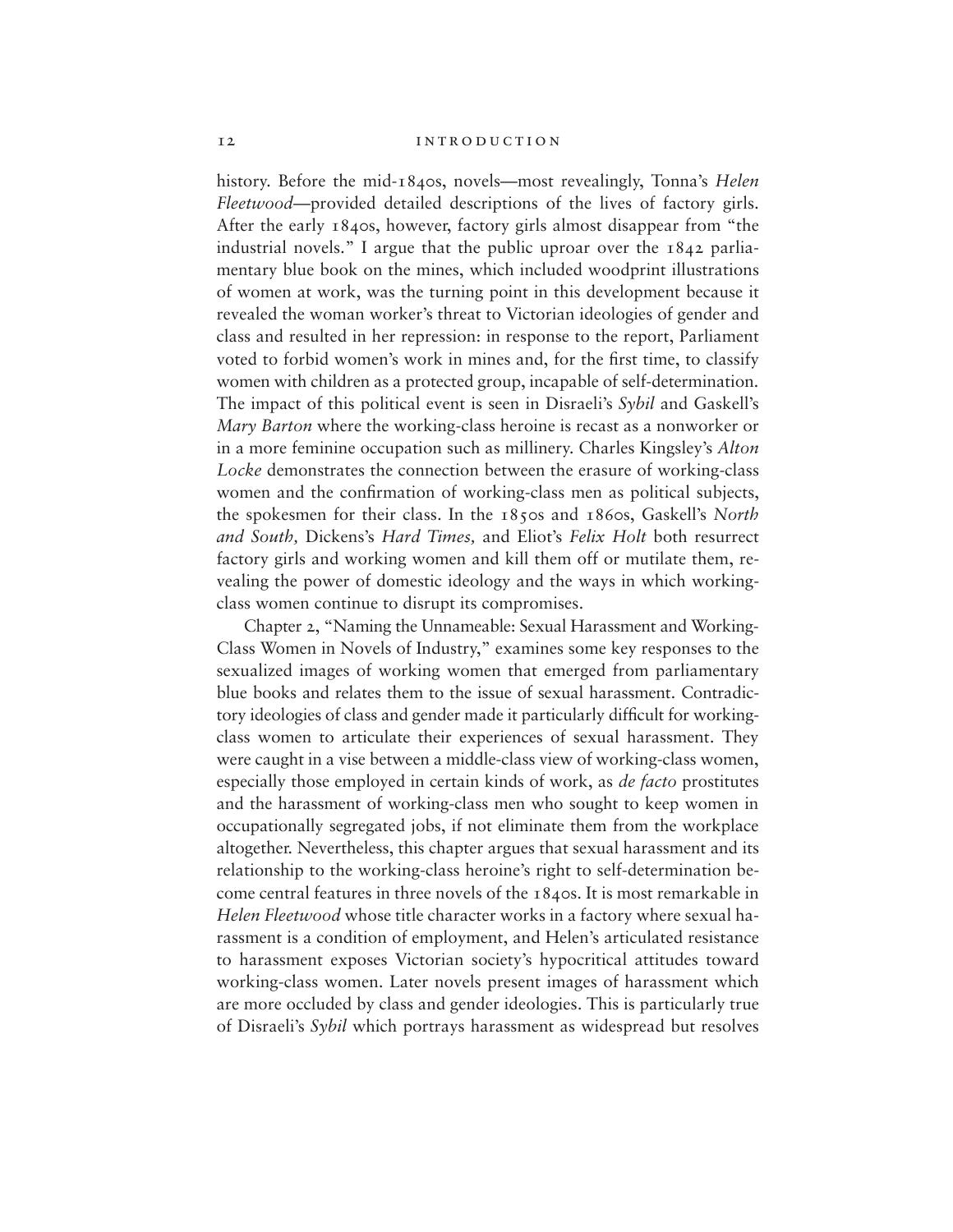## INTRODUCTION 13

the problem by scapegoating working-class men and consigning its heroine to lifelong aristocratic protection. Gaskell's *Mary Barton* addresses the class and gender myths that obscure the issue by rewriting the popular working-class melodrama of working girl beset by upper-class seducer in order to create a heroine who is seen as the agent of her own rescue.

The book's second section, "Women, Class, and Politics," considers the complex interplay of gender and class issues in Disraeli's *Sybil* and Brontë's *Shirley,* two novels that both describe working-class political movements and take women's political involvement seriously. "Two Nations: Women and Politics in *Sybil*" examines all categories of women in the novel and relates their roles to the rhetoric of the factory debate of the 1840s in which Lord Ashley and other politicians used the concept of "Woman" as a transclass category, thus converting her into a political symbol. Through specifically classed characters such as factory girls and aristocratic political hostesses, Disraeli suggests that women are politically interested and influence the political process in significant ways. But what he gives with one hand, he takes with the other. Sybil, the central female character who describes herself as "a daughter of the people," mystifies that influence: she is the "Woman" of Ashley's rhetoric. Her otherworldliness removes her from political interest at the same time that it transforms her into a useful symbol of political authority which male politicians compete to possess and manipulate.

"Hidden Connections/Missing Links: Luddism and Feminism in *Shirley*" considers why *Shirley* is able to posit a potentially revolutionary connection between the position of women and the position of the working class but also looks at why it is unable to imagine a way to develop that connection. One of the novel's two middle-class heroines, Caroline Helstone, parallels herself to the Luddites who have just attacked a cotton mill. The second, Shirley Keeldar, has millenarian visions which link her to the Luddite assassin Michael Hartley. Although female factory workers are not directly represented, women's work in the form of housework is emphasized by the novel's continual references to servants. But, I argue, the novel's search for connections between the working class and women falters because, on the one hand, the male-dominated Luddite movement ignores the importance of women's issues and even directs its strikes against women's factory work while, on the other hand, unaddressed class issues trouble the novel's feminist visions.

Part Three, "Class Relations," focuses on how the industrial novels lay the basis for ongoing patterns in the representation of working-class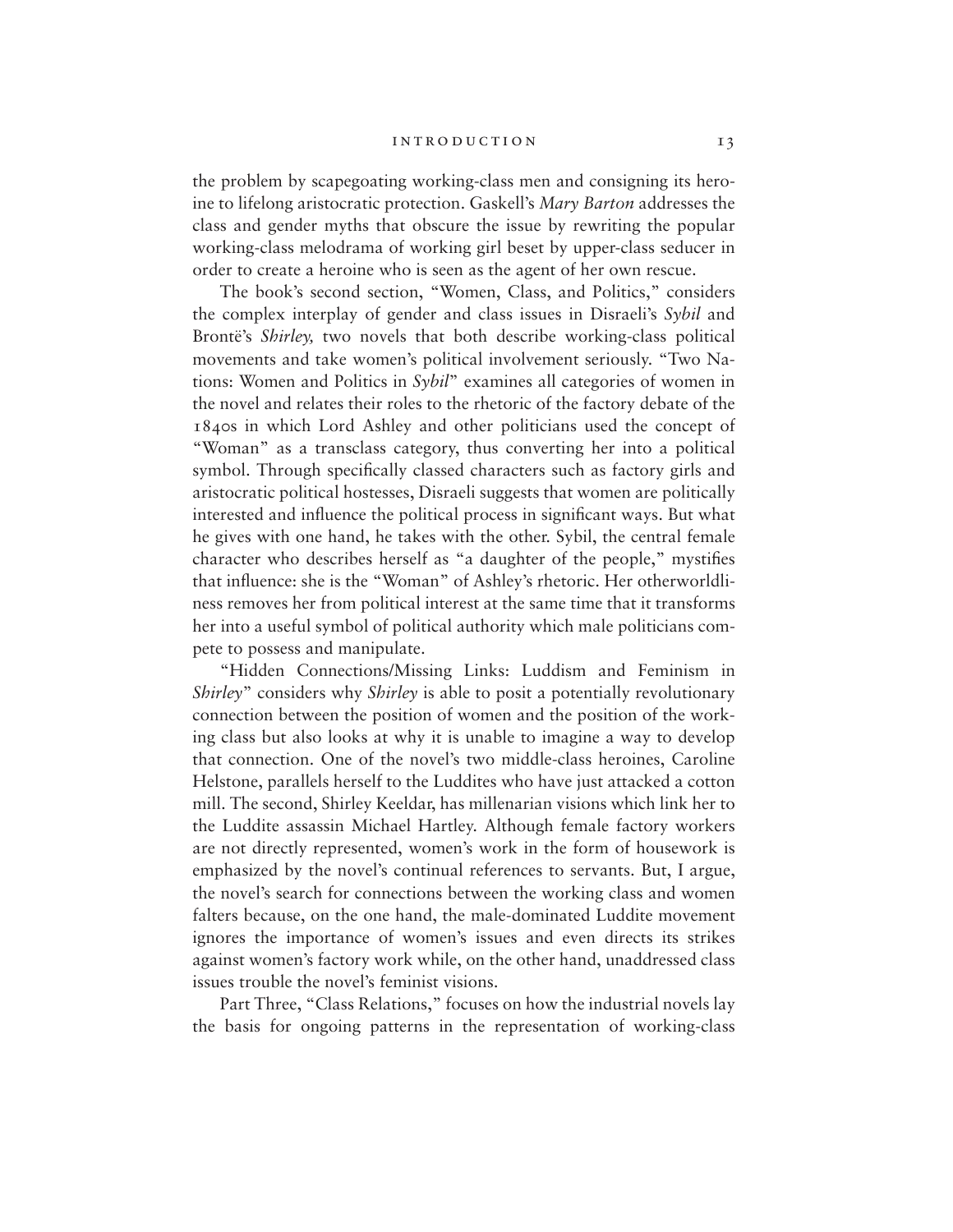women. Chapter 5, "Domesticating Violence: Hard Times for Working-Class Women," discusses the link forged between domestic violence and class in later Victorian literature. As working-class women largely disappear from political discussion after 1850, *Hard Times* reveals the cost of enforced domesticity—as well as the political and ideological reasons behind it—through its many subtle images of domestic violence. *Hard Times,* unlike other industrial novels, presents no strikes or riots; instead, it displaces violence on to the working-class household where women both receive and manage it. *Hard Times* thus suggests that the ultimate social task of the working-class woman is to contain violence within the home so that it will not infect the political or economic spheres. Later fictions such as Frances Hodgson Burnett's *That Lass O' Lowries* (1877), George Gissing's *The Nether World* (1889), and Rudyard Kipling's "The Record of Badalia Herodsfoot" (1892)—seal the bond between domestic violence and working-class women by representing it as endemic to their lives and evaluating women by the variety of ways in which they adapt to such an environment.

My epilogue is both a conclusion and a beginning, looking back at Victorian social-problem fiction through the lens of the last industrial novel, Eliot's *Felix Holt,* and forward to the developing tradition of workingclass women's writing in the twentieth century. Written on the eve of both the Second Reform Bill and the start of the women's movement in England, *Felix Holt* seems to lay disruptive working-class women to rest by subsuming them under the general category of "women." The troubling questions that they had once raised—work for women and rebellion against the traditional limits put on women's lives—are now represented by upper-class women such as Mrs. Transome. In the twentieth century, voices that had been largely silenced in the nineteenth begin to emerge, and working-class women speak for themselves. I examine the autobiographies of workingclass women, such as Ellen Johnston, "the Factory Girl" poet; the suffragist Annie Kenney; and London dressmaker Kathleen Woodward, who discuss their working lives and, while doing so, appropriate images of workingclass women from Victorian social-problem fiction and use them for their own purposes.

In *Uneven Developments: The Ideological Work of Gender in Mid-Victorian England,* Mary Poovey describes both the importance and instability of gender as an organizing force in Victorian society and concludes by calling on critics to examine the changing relations between class, race, and gender in order to construct "a history of ideological formulations